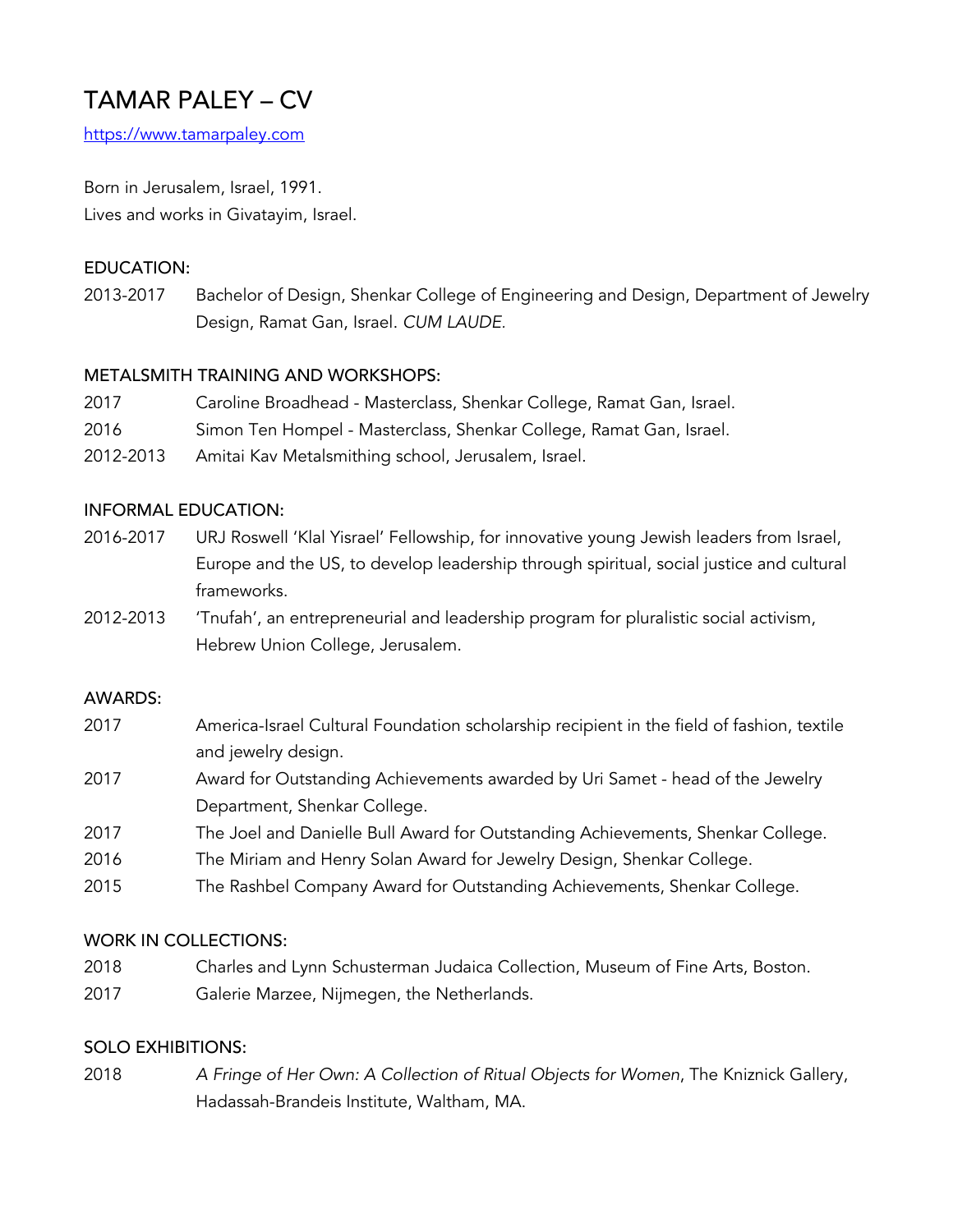#### GROUP EXHIBITIONS:

- 2019 *Jewelry Making: Past & Present*, The Museum for Islamic Art, Jerusalem, Israel.
- 2019 *Watershed Moments, Select Works from The Jerusalem Biennale,* The Laurie M. Tisch Gallery, The Lambert Center for Arts + Ideas, NYC.
- 2019 *Becoming: Identity – Between the individual and the collective in contemporary Israeli design,* The After Barr Gallery, Ma'alot Tarshiha, Israel.
- 2019 *OVERREACTING: Jewelry Speaks Feminism and Gender*, Jag Zoeppritz Showroom, Munich Jewelry Week 2019, Munich, Germany.
- 2018 *Watershed Moments* Works from The Jerusalem Biennale for Contemporary Jewish Art, Presented at 'LUZ Art gallery', Los Angeles and 'The Leichtag Foundation Gallery', San Diego.
- 2018 *Gestures of Locality*, Tel Aviv Artists House, Tel Aviv, Israel.
- 2018 *'Marzee for starters' at Collect 2018: The International Art Fair for Contemporary Objects,* Saatchi Gallery, London.
- 2017 *JEWELRY: The Best Young International Jewelry Designers Selected by Marzee,* Museum Het Valkhof, Nijmegen, the Netherlands.
- 2017 *Gallery Marzee International Graduation Show,* Gallery Marzee, Nijmegen, the Netherlands.
- 2017 *Chess Set Design*, Periscope Gallery for Contemporary Design, Tel Aviv, Israel.
- 2015 *Ausgezeichnet! Most excellent! International Exhibition Project,* Wasserschloss Klaffenbach, Chemnitz, Germany.

## SELECTED PUBLICATIONS AND PRESS:

| 2019 | From a Place of Love: Contemporary Jewellery Speaks Judaism, Katia Rabey, Klimt02.      |
|------|-----------------------------------------------------------------------------------------|
| 2019 | MFA Acquires Three Pieces from HBI 2018 Artist- Tamar Paley, By Amy Powell, Fresh Ideas |
|      | from HBI.                                                                               |
| 2018 | From Bling to Worship: A Jeweler's Interpretation of Ritual Objects for Women,          |
|      | By Katia Rabey, The Hadassah- Brandeis Institute.                                       |
| 2018 | Israeli Artist Breaks Gender Barrier With 'A Fringe of Her Own', By Shelley A. Sackett, |
|      | The Jewish Journal.                                                                     |
| 2018 | A Fringe of Her Own: An Interview with Tamar Paley, By Judith Rosenbaum, The Jewish     |
|      | Women's Archive.                                                                        |
| 2018 | The "What If" Of Jewelry Design": Critical Design Theory in The Field of Contemporary   |
|      | Jewelry, By Katia Rabey, Art Jewelry Forum.                                             |
| 2017 | What Is Precious to You? NOD- Not Only Decoration, platform to raise awareness of       |
|      | ethical issues through the jewelry field and beyond.                                    |
| 2015 | Ausgezeichnet! Most excellent! International Exhibition Project Catalogue published     |
|      | by ARNOLDSCHE art publishers.                                                           |